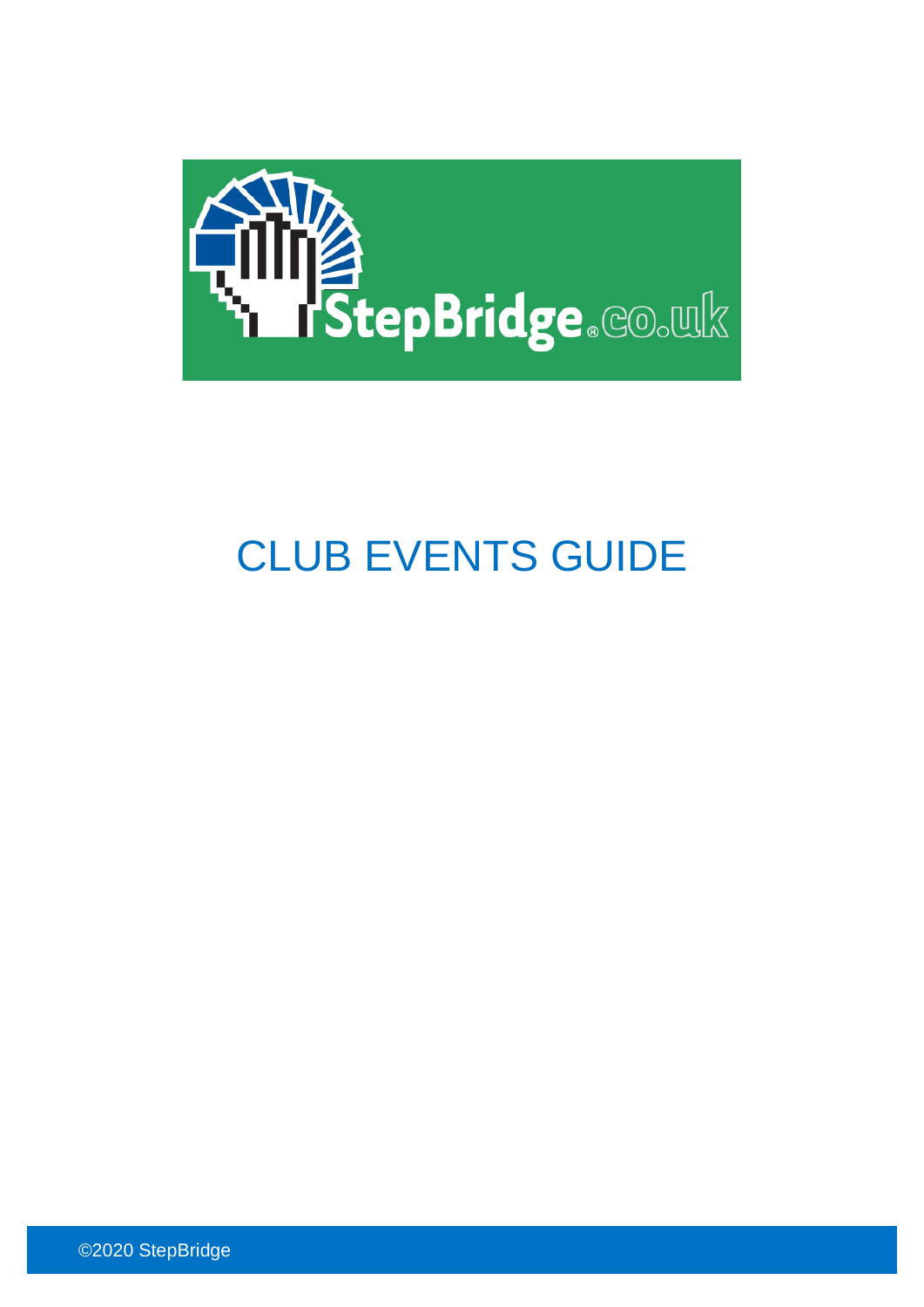# 1 ROADMAP

To get your club to play on StepBridge, we recommend that you follow the step-by-step plan below.

- 1. Appoint someone within your club who will be the contact for your club. The most important thing is that the contact is reasonably computer literate and is familiar with the operation of StepBridge (by participating in some events). See §2.1.
- 2. Inform your club members. Anyone wishing to participate should apply for a trial membership in time (at least 24 hours before the club event starts). In addition, we recommend that new members get some experience playing on StepBridge before participating in a club event. Inform your members as soon as possible. See §5.1.
- 3. Add your club members to your club space at StepBridge. The easiest way to do this, is by having a list of all their NBO-numbers. See §3.1.
- 4. In addition to a contact, appoint a planner and a TD. Often the contact is also the planner and the TD. There may also be multiple contacts, planners and TDs.See §3.2.
- 5. This guide is NOT a manual for StepBridge. It is important that the TD is already familiar with the basics of StepBridge before TD tasks can be fulfilled. **Therefore, a TD must have participated in at least two StepBridge tournaments. Of course, you should also be well informed about the information in this manual.**
- 6. To know how to lead a club event, you will learn best by watching a TD from another club. If you have enough experience (see point 5), you can make an appointment. See chapter 6. **Walking along is specifically designed to explain StepBridge's TD features; you should already know the basic functionality of the program.**
- 7. Plan a club event. You can hold multiple club events per week. See §4.1.
- 8. Make it a fun club event!

#### **Important**

- The TD on duty cannot play.
- If it's a problem for your club that the TD can't play, then a possible solution is to have multiple TDs, so that you can rotate duties. Once the first TD of your club knows how everything works, he/she can train other TDs within the club.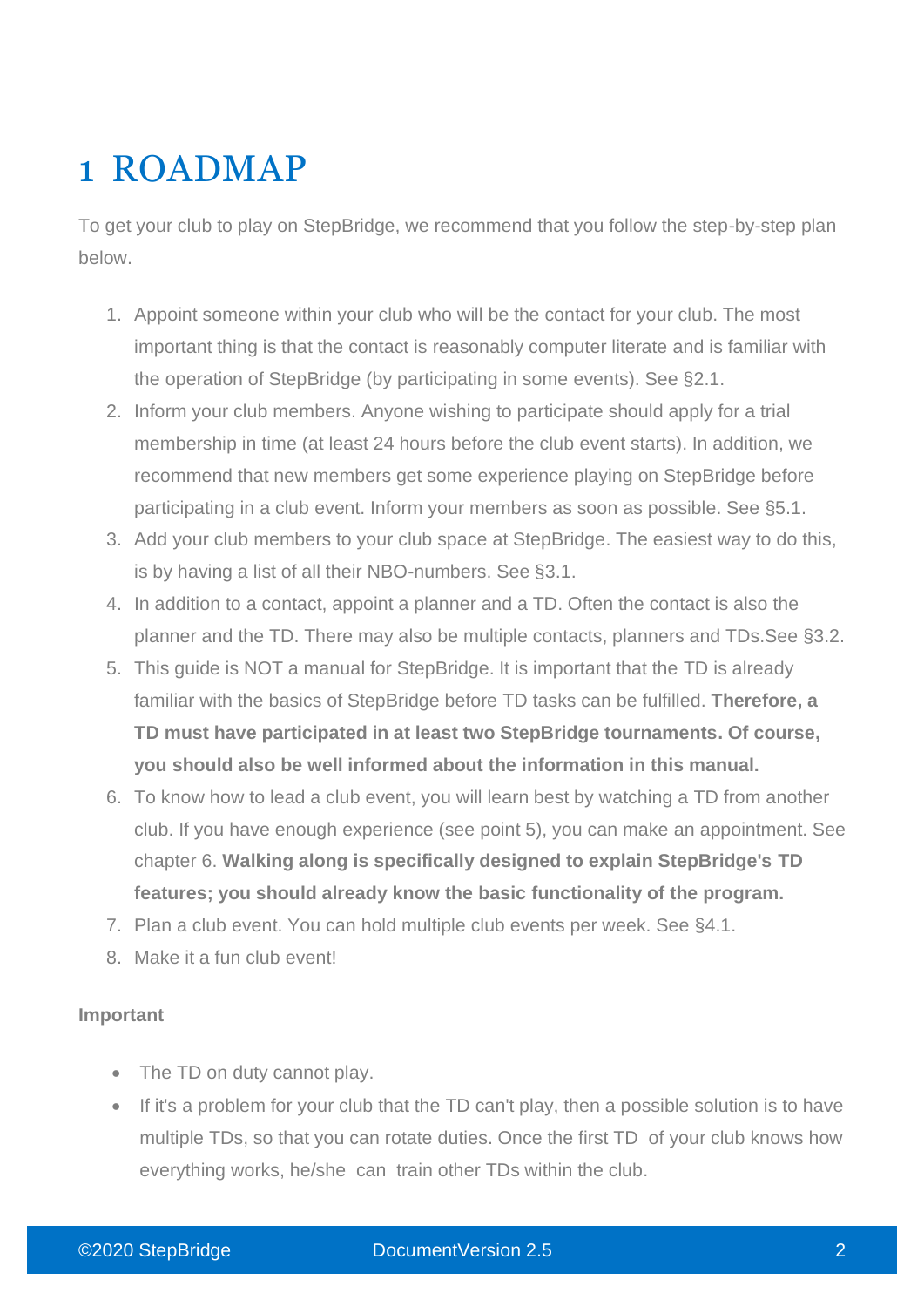• **The TD must use the Windows or Mac version of StepBridge.** That means that you must have StepBridge installed with an installer that you downloaded from the website. You cannot use the tablet version or the web version.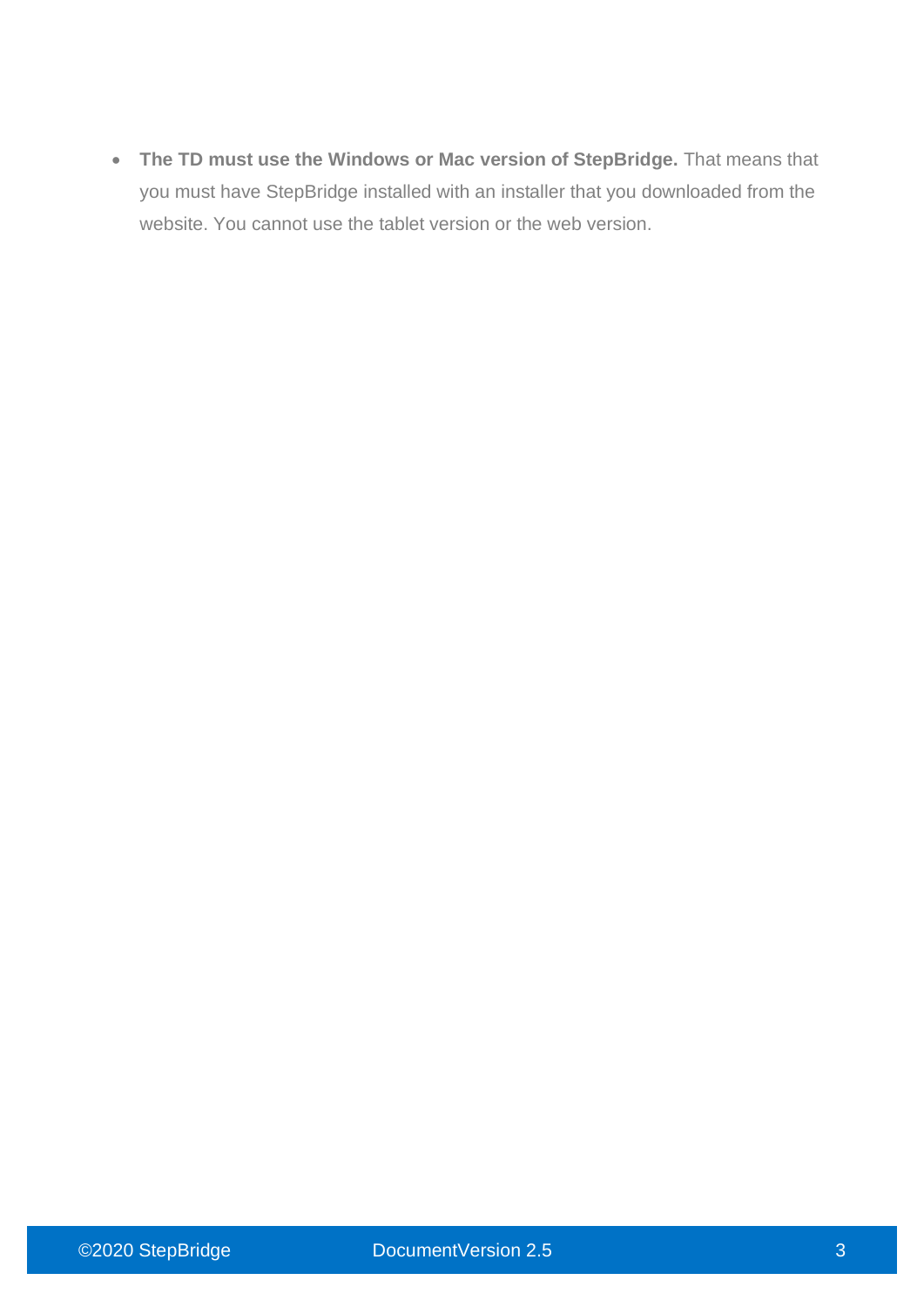# 2 PREPARATION

# 2.1 INTRODUCTION

StepBridge offers your bridge club the opportunity to play club events on StepBridge. Within StepBridge, your bridge club will have its own space to which only its own members have access. Member management, event planning and tournament management are run by members of your own bridge club.

## 2.2 SIGN UP CONTACT PERSON

If you haven't already done do, please sign your club up on this page: <https://www.stepbridge.co.uk/club-presence/>

The contact person is the StepBridge point of contact for the club events and is also the one who can ask questions about the club events to StepBridge. The other club members cannot therefore contact StepBridge directly with questions about the club events (but they can with general questions).

The contact person of your club should already have a (trial) membership at StepBridge.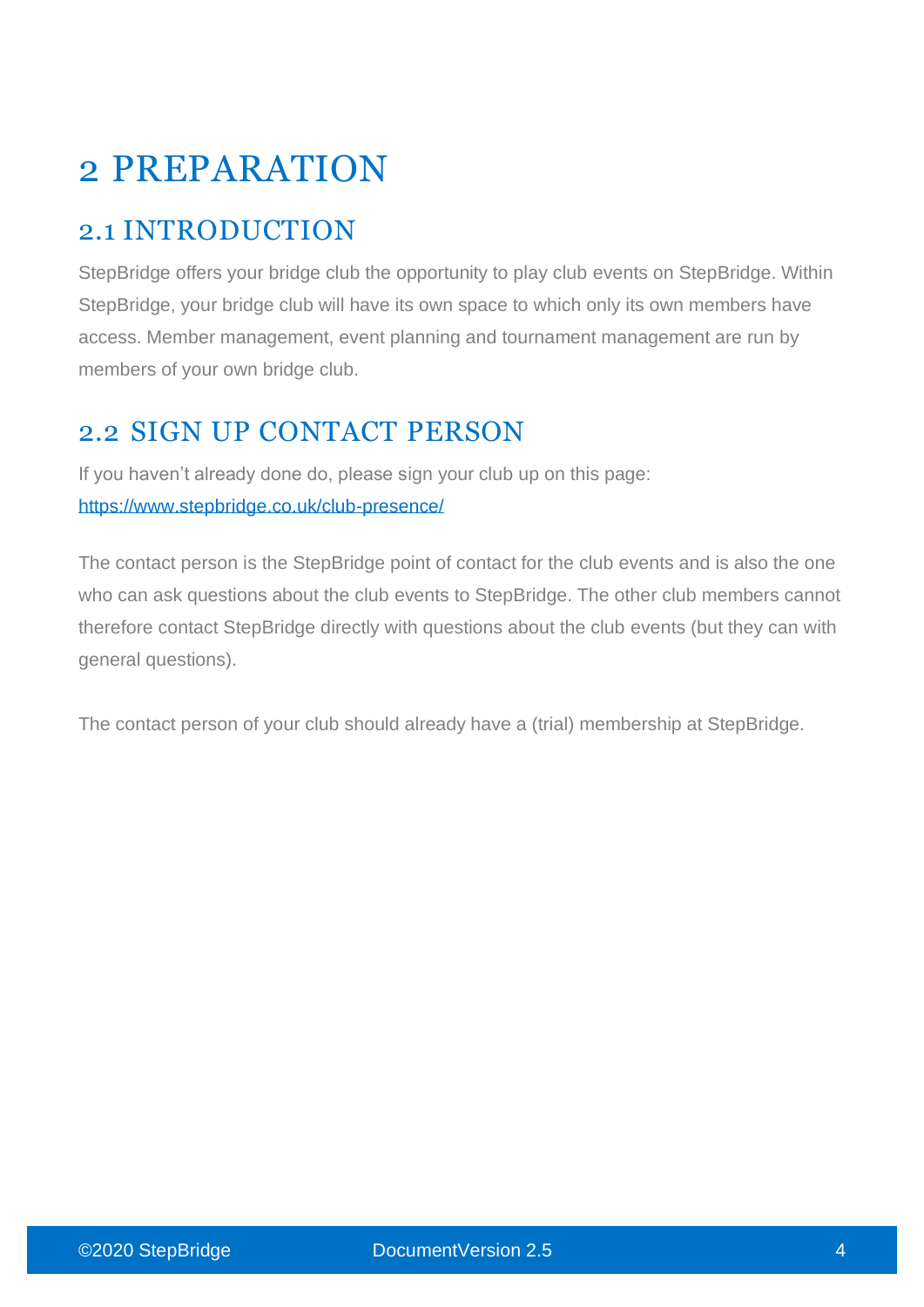# 3 MEMBER MANGEMENT

# 3.1 SIGN UP CLUB MEMBERS

After you have received confirmation by email that you have been registered as a contact of your club, you can sign up your club's club members via the StepBridge portal.

- 1. Go to<https://portal.stepbridge.co.uk/>and log in.
- 2. At the bottom of the "Personal Information" page you can see the club you are the contact of. By clicking on the club name, go to the management page of your club within StepBridge.
- 3. Click on the link with your club name.
- 4. You are now on the club page of your club within StepBridge. Under the title "Membership List", click the "Add Members" button.
- 5. You are now on the page where you can add members to your club. See the instructions below.

Instructions on how to add members:

- 1. You can add members by username (alias) or NBO-number.
- 2. Capital letters may be used, but are not necessary.
- 3. The input must be separated by spaces, tabs, or empty lines. Separators such as commas are not allowed.
- 4. You can only sign up members of your club who already have a StepBridge (trial) membership.
- 5. Player names/NBO-numbers that are not recognised are ignored. So you can enter a list of all your club's NBO-numbers, after which only the members are recognized.
- 6. Members who are already on your club's StepBridge membership list will be ignored if you try to add them again.
- 7. After you press the "Add" button, you'll see at the top of your club page which members have been added, and which members may not have been found. You'll also see the full list of StepBridge members who belong to your club. Members won't be visible with name and email address until they've joined the club.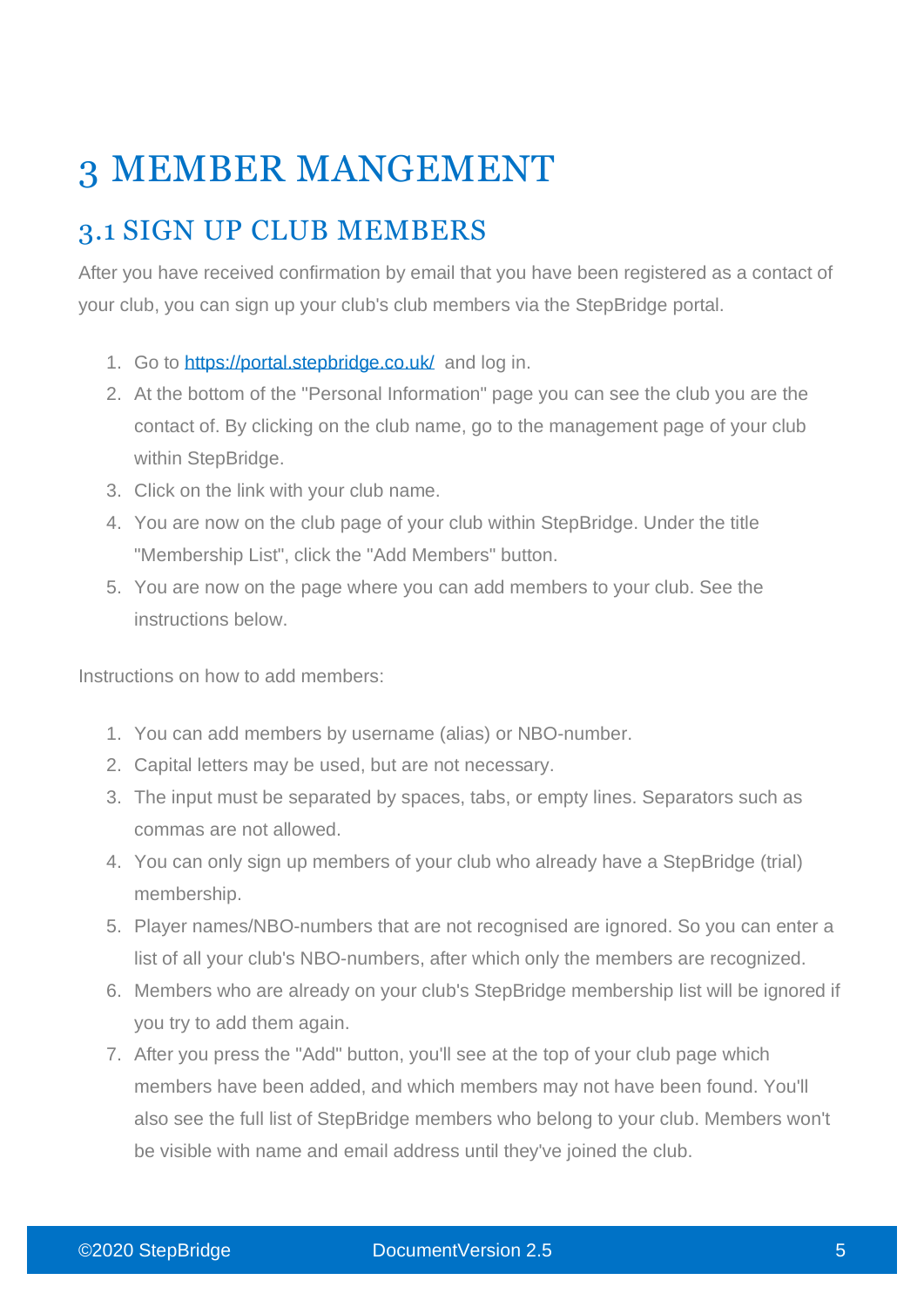Note: You can basically register any member of StepBridge with your club. StepBridge doesn't know which members really belong to your club. However, you are only supposed to add actual members of your club. You can add a substitute every now and then to complete a club event, but only exceptionally.

# 3.2 CLUB OFFICIALS

The list of club officials shows the Contact, Planner, and TD columns.

- Contact stands for the contact of the club (see 1.2). The contact has Contact rights and may perform member amendments (add, modify, and delete members).
- Someone with Planner-rights may schedule club events.
- Someone with TD rights can direct a club event.

Only members with Contact rights can manage the rights of other members. Other members don't see the edit buttons. Although multiple members may be granted amendment rights, it is not intended that more members than necessary will be given these rights.

If you have Contact-rights, you can appoint other club officials. Click edit against the club member, and set the necessary rights.

The officers are also mentioned by email address and telephone number (as far as known to StepBridge). This data is only visible to fellow club members, not to the outside world.

At many clubs, one club member is contact, planner and TD. This is not a problem at all.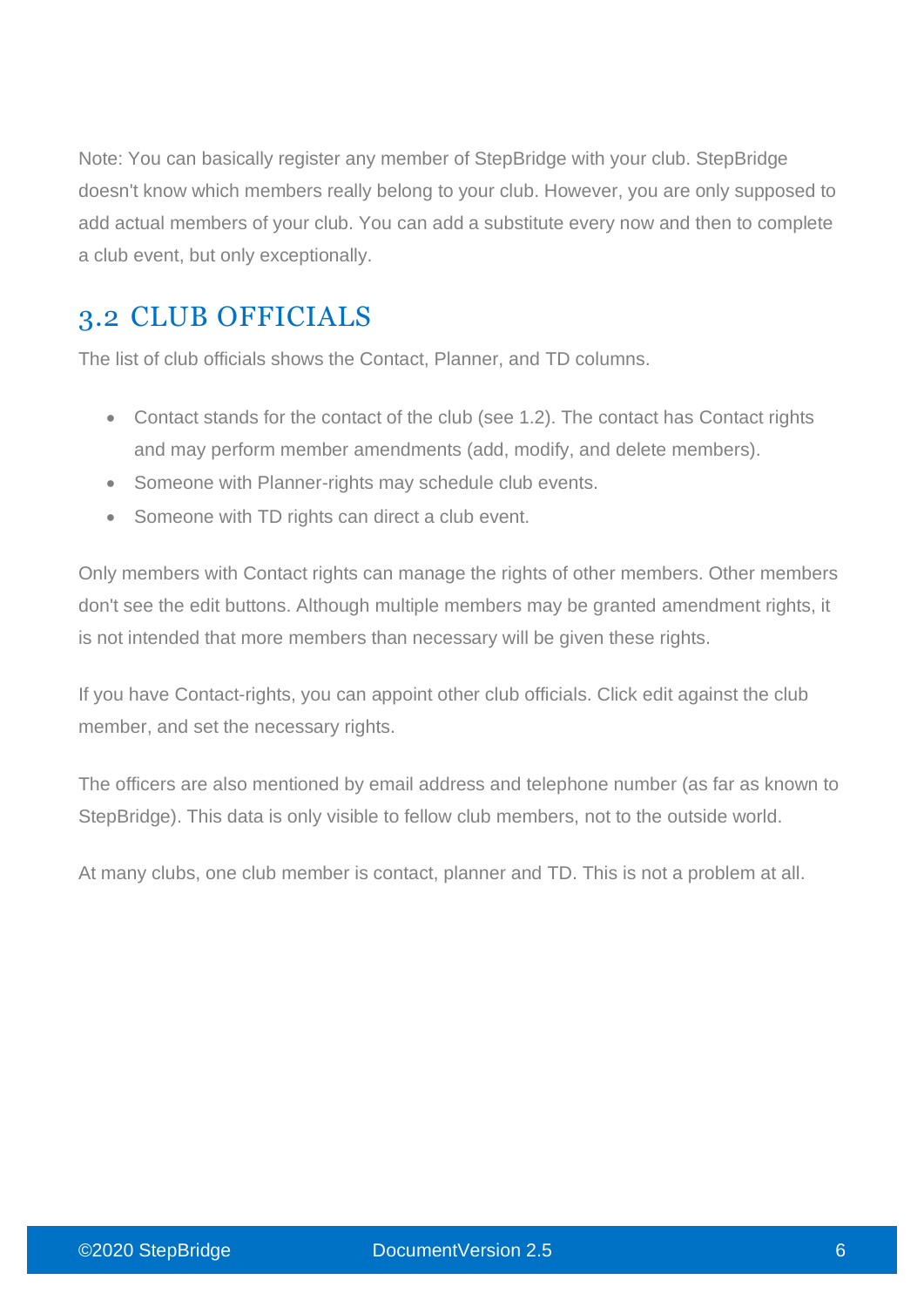# 4 CLUB EVENT

# 4.1 SCHEDULE CLUB EVENT

Through the Club page, the club member with Planner rights can schedule a club event. To schedule a new event, press the "Plan new event" button under the heading "Current Club Event" (the button is only visible to Planners).

A scheduled event will be visible 30 hours before the start in the StepBridge program. A maximum of one event may be scheduled at any one time. So to schedule the next event, the current event must first be completed.

**Watch out! If you try out how scheduling a club event works, do so with a date far into the future, so that your club event doesn't accidentally become visible in StepBridge. An improperly started club event is a nuisance.**

When scheduling, you have the following options:

• Date and time

The event will be active in StepBridge's activity list for club members from the day before the event.

- Scoring method Match Points or Butler
- **Scheduling** 
	- o Random

Pairs are arranged against random new opponents each round. The only restriction is that pairs have not previously played against each other (provided that enough pairs participate).

o Swiss

At each round, pairs are seated against pairs of a similar ranking, provided they have not played against each other before. If the event has varying player skill levels, Swiss is usually the best choice.

- o Manually (not available yet)
- Boards per round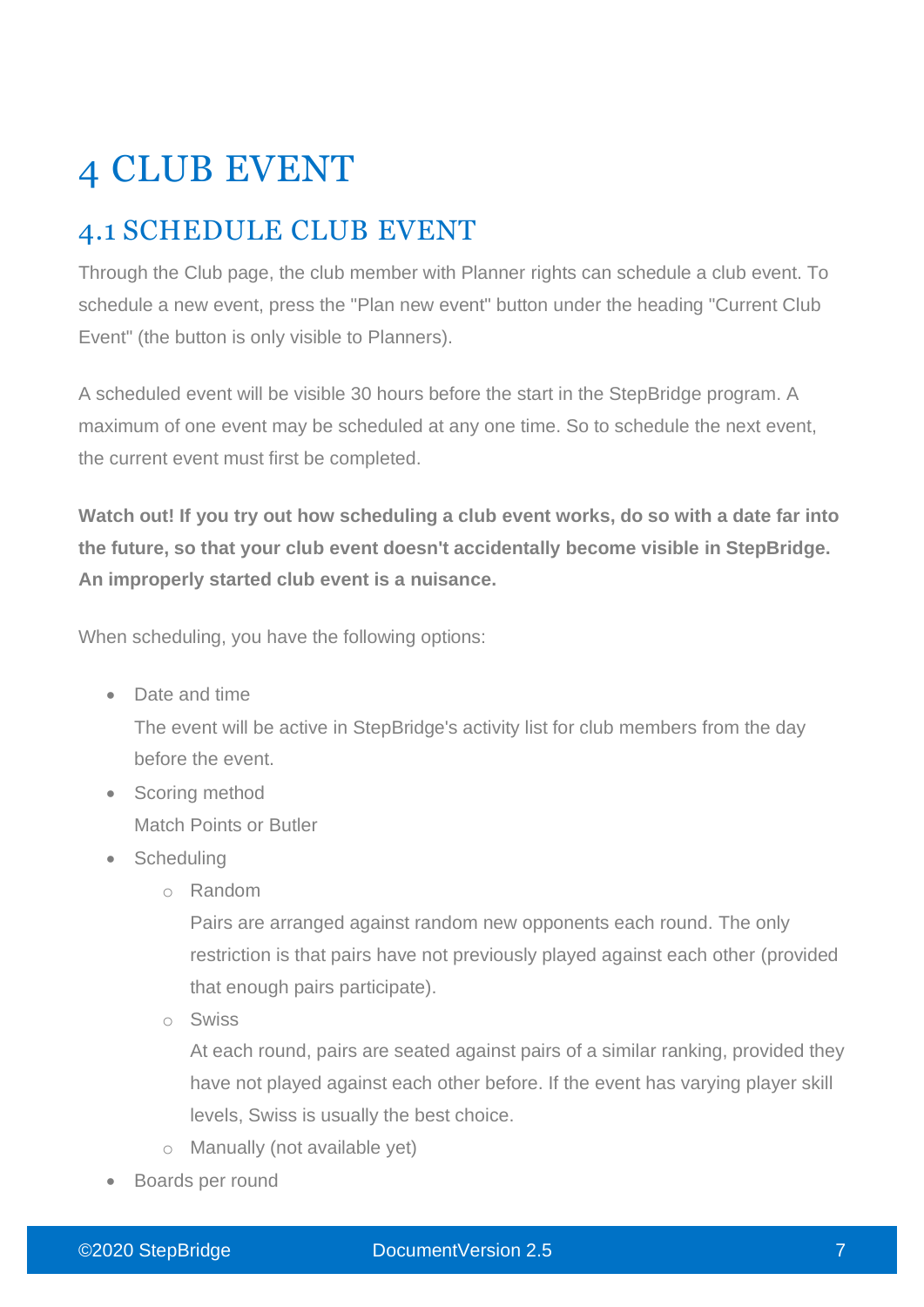- Number of rounds
- Time per board

For very experienced players a time per board of 5 minutes is feasible. But for inexperienced participants, this is far too short. We recommend starting with 7 minutes or more.

• Note

The text you post here will be visible on the StepBridge tournament registration screen. This is what the participants see when they register. For example, you can put "Have fun!" or "For the winner an apple pie!".

# 4.2 CHANGE CLUB EVENT

You can still change a scheduled event. Most settings can be adjusted until just before the start. However, you can no longer adjust the date once the club event is visible in StepBridge (an event will be visible on the day of the event).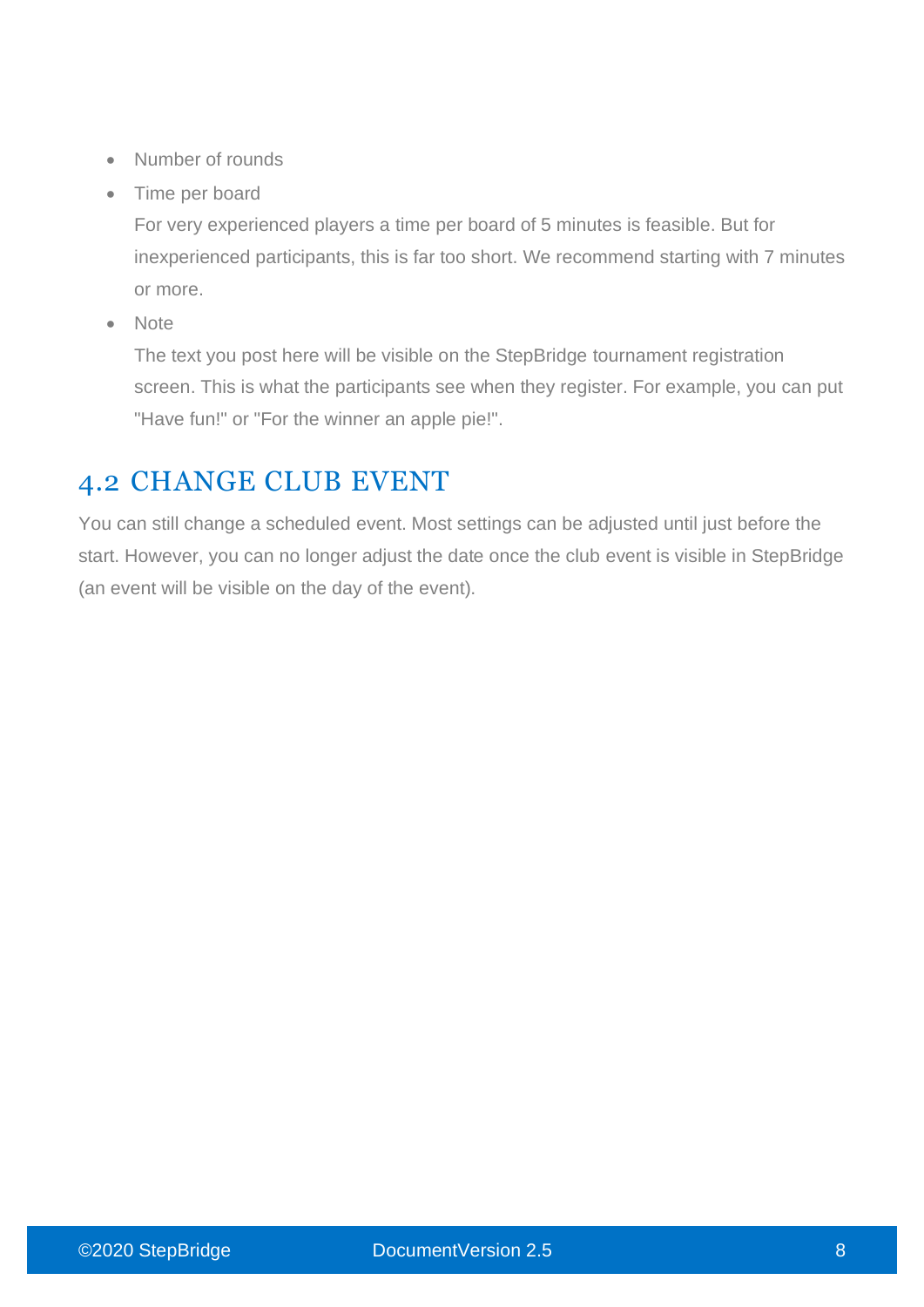# 5 PARTICIPATION OF CLUB MEMBERS 5.1 SUPPORT

For general support (e.g. questions about installing and operating the program) club members can contact StepBridge customer service, but club-related questions (e.g. about registration for the club event and other club related issues) must be answered by the club. If no one within the club can answer the question, your club's contact person can submit the question to our support.

If a club member is not yet a (trial) member of StepBridge, he/she must first apply for a trial membership via the StepBridge website. Make sure that this happens at least 24 hours prior to the club event, so that there is sufficient time to grant the application. Awarding a trial membership is a manual process; it can take up to 24 hours before receiving the login details.

Once a club member is a (trial) member at StepBridge, he/she can be added to the club within StepBridge (via the portal) until the last minute. This can even be done during the club event. However, we recommend that members first get some experience with StepBridge before jumping into the club event. Although StepBridge is certainly not complicated, players need to familiarise themselves with the user interface.

# 5.2 ESSENTIAL INFORMATION

You can inform your members in your own way, but we ask you to make sure that the information below is not missing. Of course, you are free to formulate it in your own way and communicate it to your members, in particular, requesting the trial account in a timely manner is important.

- To enter, you must apply for a trial membership of StepBridge.
- Request the trial membership at least 24 hours prior to our club event. StepBridge processes requests manually, so you won't get a player name and password immediately after you sign in.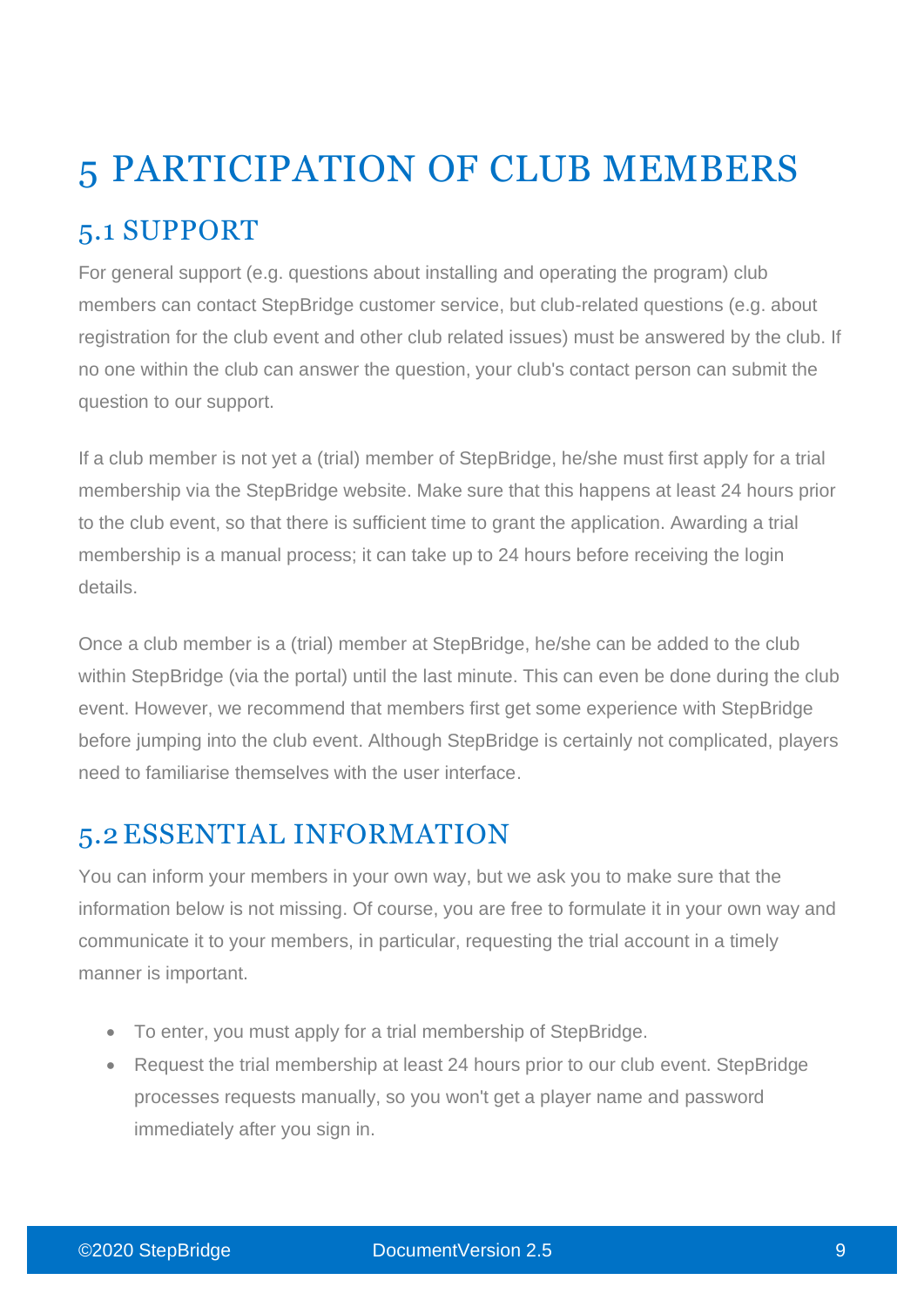- First, try to get some general experience with StepBridge before joining a club event. If you still need to get to know StepBridge while playing, this can cause a delay.
- For general questions about StepBridge, please contact StepBridge Support, but for specific questions relating to a club and how you participate in a club event, please contact [the named contact for your club].

## 5.3 PARTICIPATE

Once your club members have been added to your club, and your club event is scheduled, your club members will see the club event in StepBridge's activity list (left column in the table overview). After that, they can participate in the club event as they would in any other event. Other Members of StepBridge cannot go to your club event.

## 5.4 RESULT

Participants will receive the results of the club event, including board details, by e-mail immediately after the game. In addition, they will see a link to the result on the club page (see 5.5) at the information about the current club event.

### 5.5 CLUB PAGE

Your club members can also visit your club's club page on the StepBridge website. This works the same as for club officials, but the "regular" club members do not have the ability to make adjustments.

A club member goes to the club page via the following steps:

- 1. Go to<https://portal.stepbridge.co.uk/>and log in.
- 2. At the bottom of the "Personal Information" page you can see the club of which you are a member. By clicking on the club name, you go to the club page of your club within StepBridge.
- 3. You are now on the club page of your club within StepBridge.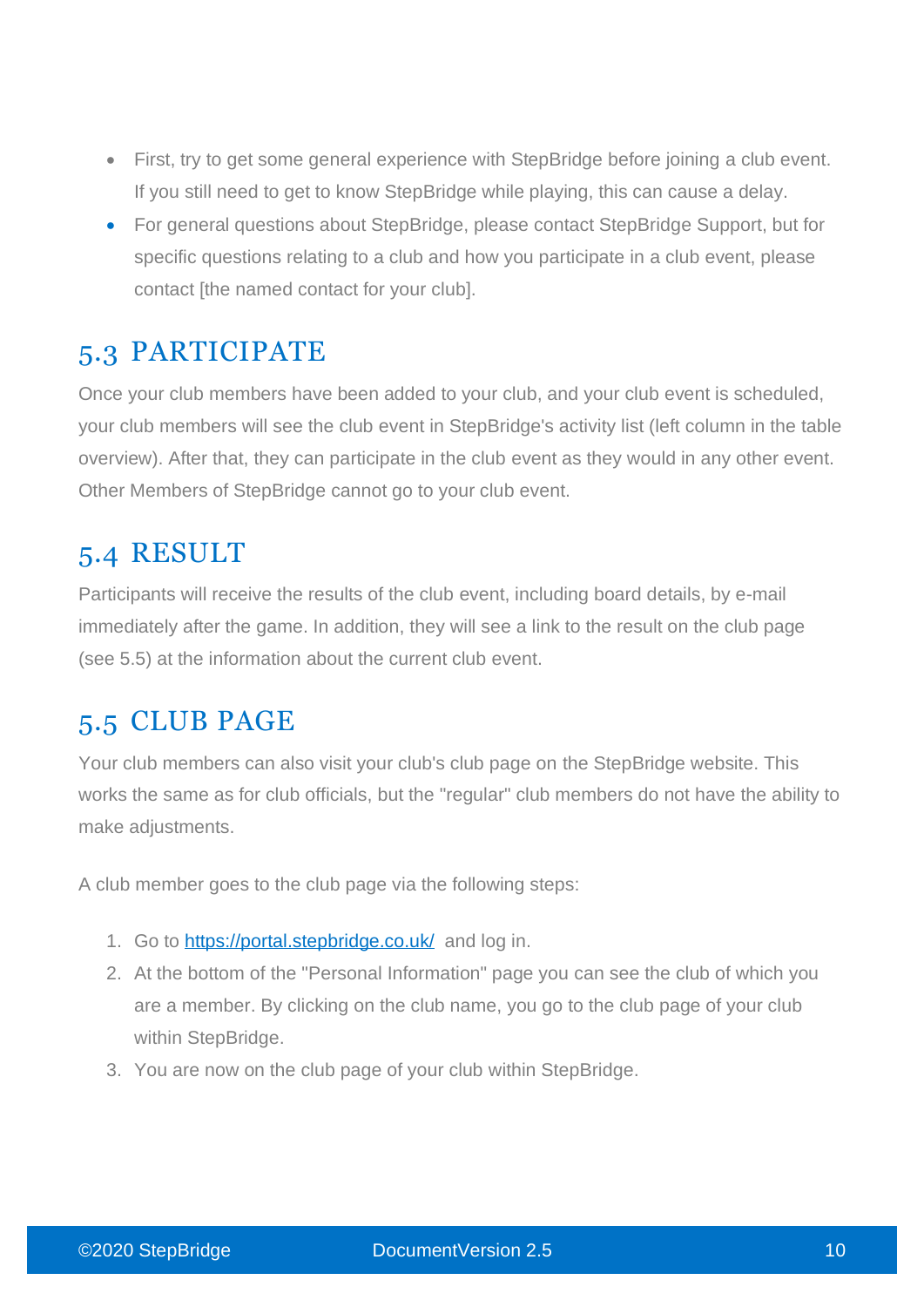On the club page, the club members see their fellow club members, who their officials are (including contact details) and see the most up-to-date club event (including a link to the result).

# 5.6 MASTER POINTS

Currently no Master Points are awarded.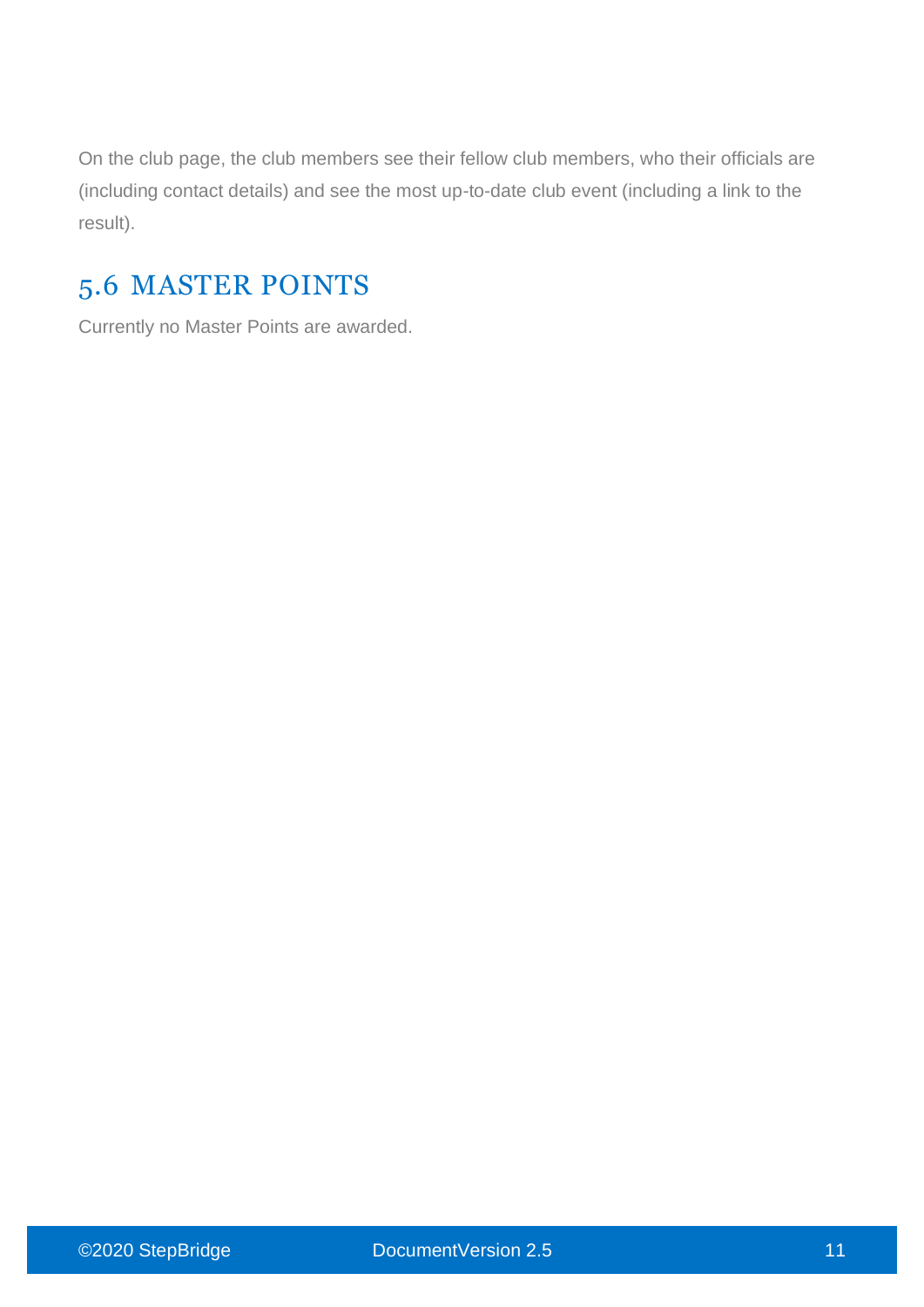# 6 DIRECTING A CLUB EVENT

# 6.1 INTRODUCTION

Every club event on StepBridge has a TD. In a club event, the TD's main task is to guide the participants and monitor the progress of the event. The TD indicates, via the software, when the event can start, when to change rounds, and when extra time is allocated for specific rounds.

During bridge on StepBridge, much less can go wrong than on a regular club night. One cannot sit in the wrong place, play out of turn, have a penalty card, etc. That means most book rulings can't occur on StepBridge. The TD still is able to give an adjusted score (e.g. when breaking a game), but this will be much less common.

The TD therefore mainly has the role of host for your club members during the club event. The bridge-content side is less important. Most importantly, the TD must be competent with the PC and can respond and communicate smoothly with the keyboard (to answer participants' questions).

The TD cannot play in his own session.

For a TD, a good knowledge of the operation of StepBridge is essential (see 1.5). You must have sufficient knowledge of the following topics.

- How to send private messages.
- How to make the message window larger.
- How to open a private message window for a specific player.
- How to go to a table, follow the game, and see the game results.
- How the system cards are set up.

These topics are not discussed in this manual, but you should make your own notes by using the StepBridge program in practice. Documentation can be found on StepBridge's website.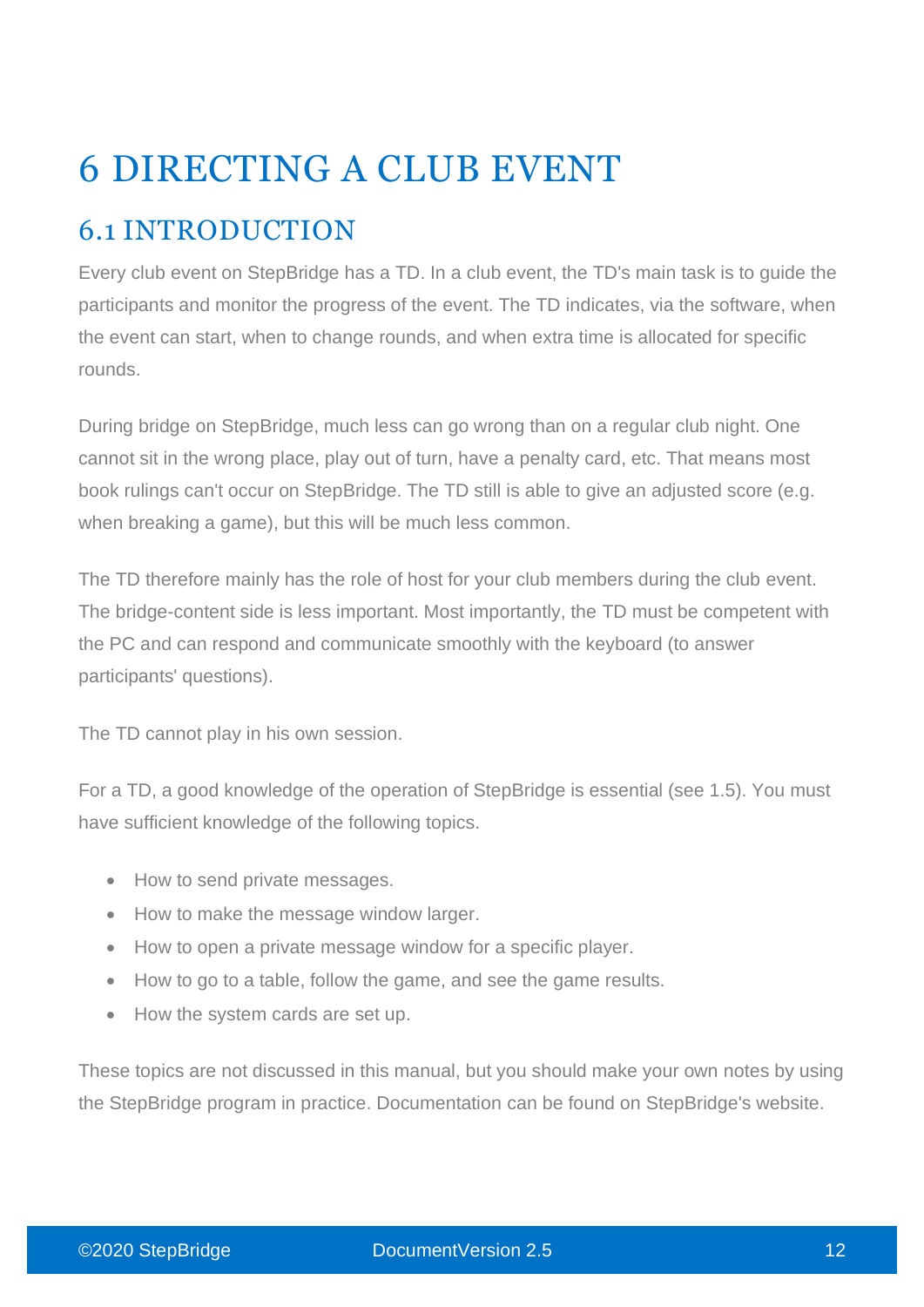# 6.2 REGISTER

Players with TD rights can lead a club event. They can add themselves as match leader by going to the club event in the StepBridge program, clicking "Information and Registration" (the Tournament Info window then opens) and clicking "Match Leader" on the menu. There may be several match leaders present at one club event.

Leading an event on StepBridge is best mastered by watching an experienced TD at another club on StepBridge. It is mainly about operating the software.

In the following paragraphs we discuss the basic functionality that a competition leader should have. However, this is not an exhaustive list of all the details of leading a competition. The details of the program will become more familiar to you as you gain experience.

# 6.3 TD TOOLS

As a TD, you have additional features at your disposal to facilitate your task. The additional features can be found in the TD Tools. You open the TD Tools via the "Hosting" menu and then "TD Tools" (you must be present at your club's session). The TD Tools are only available on a PC (Mac or Windows), not on the tablet version/web version.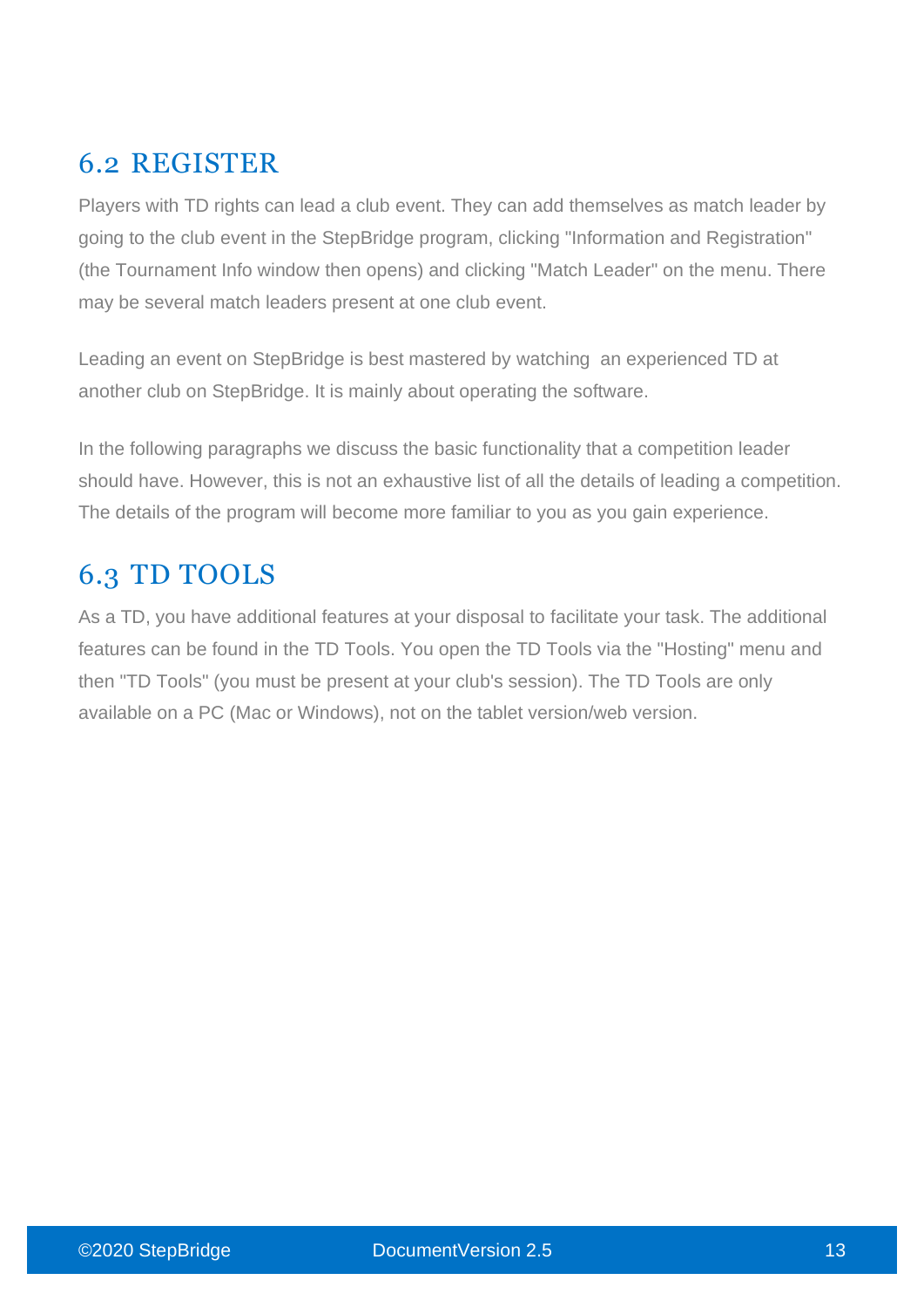The functionality of the TD panel by section::

- 1. Tournament
	- o Add pair

Adds a pair to the tournament. You can do this if players have trouble registering, or if you want to add a pair after the first round.

o Delete pair

Removes a pair from the tournament. This is useful, for example, with a temporary need to vacate or if someone really can't play any further.

o Replace player

Here you replace a player with another player. Both the original player and the replacement will receive an overview of the tournament result afterwards. The games the replacement plays will be in the name of the player he has replaced. The final overviews do not show whether the games were played by a substitute.

| <b>TD</b> tools        |                  |
|------------------------|------------------|
| Tournament             |                  |
|                        |                  |
| Add pair               | Remove pair      |
| Replace player         | <b>Broadcast</b> |
| Next round criterion   |                  |
| Time finished          | $\Diamond$       |
| Timer<br>1:37          |                  |
|                        |                  |
| $+30s$<br>$+1m$        | $+2m$<br>$+5m$   |
| Next round             |                  |
| Table                  |                  |
| <b>Board result</b>    | Show Log         |
| Skip board             | Undo             |
| Lobby                  |                  |
| Calls to TD            |                  |
|                        |                  |
| Open chat   Join table |                  |

o Broadcast

The broadcaster sends a message to everyone present at the tournament, both at the tables and in the lobby.

2. Next round criterion

You can choose between the following conditions to start the next round:

o Time finished

The 'round change' will automatically take place once the time for the round has elapsed. Still in progress games are stopped. For games that are not ready (or not played at all) the players involved get an adjusted score.

o Boards finished

The round change takes place automatically once all boards have been played at all tables.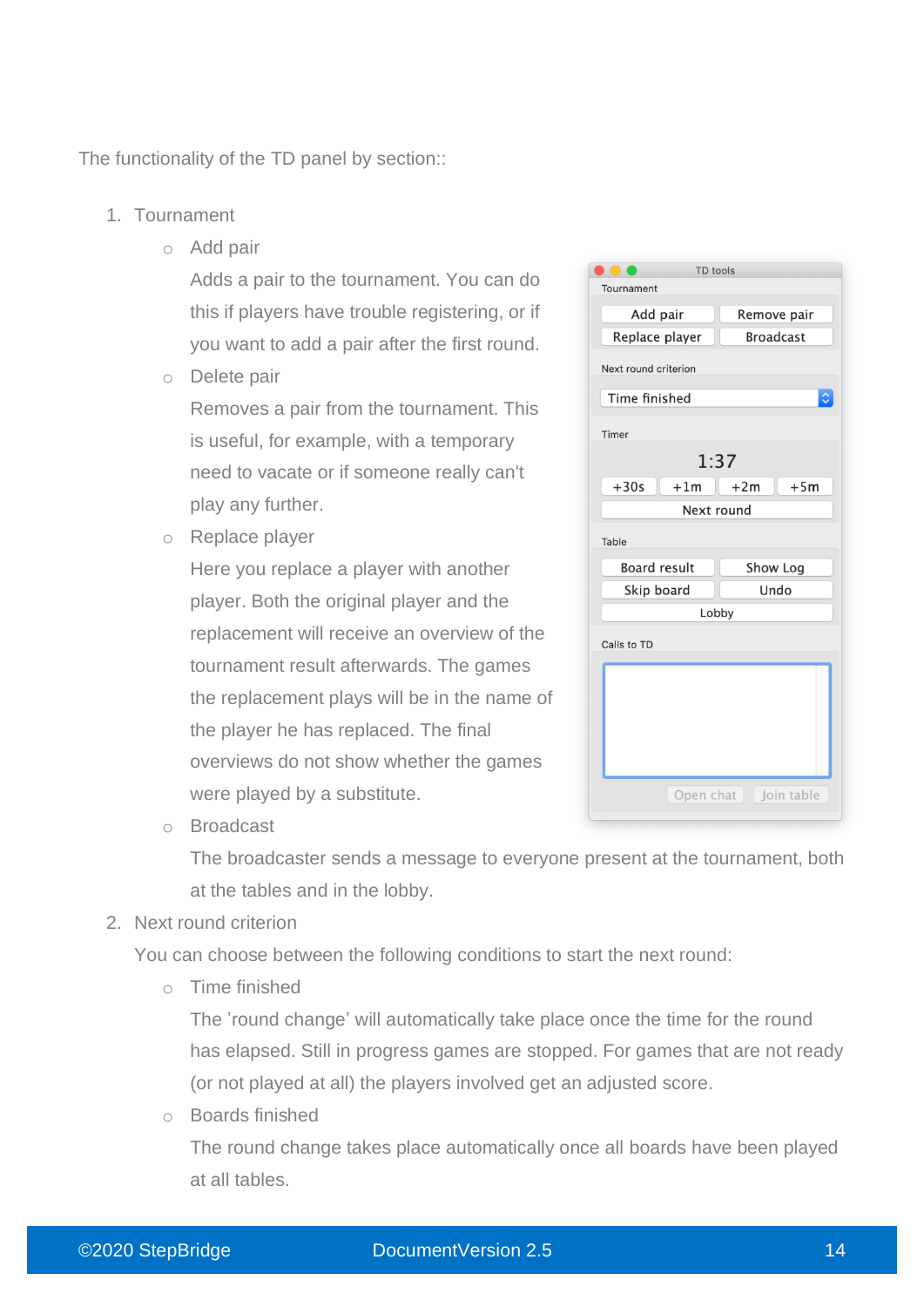o Time and boards finished

The round change will automatically take place once all the boards have been played at all tables, but only if the time has passed.

o Manual

The round change only occurs when the TD presses the "Next Round" button.

#### 3. Clock

The time buttons allow you to add time to the round::

- $\circ$  +30s
- $\circ$  +1m
- $\circ$  +2m
- $\circ$  +5m
- o Next round

This button only works if all games are played at all tables OR when the time for the round has passed. If either condition is met, the next round will be started immediately. If it is the last round, the result will be calculated immediately.

Note: If you press the next round button while the round criterion is on manual, the criterion will be immediately returned to the last chosen value (before manual was chosen).

#### 4. Table

o Board result

Request a game directly. You can also do this via the 'View' menu 'Game Results', but by using the button you need to perform fewer actions.

o Show log

This feature is not yet available for club events.

o Skip board

Aborts an already started board. There is no need to give a replacement score. The game simply does not appear in the results of the respective players. This is particularly useful if there is no more time for a game, outside the fault of the players.

o Undo

This undoes the last action of the board in play at the table where you are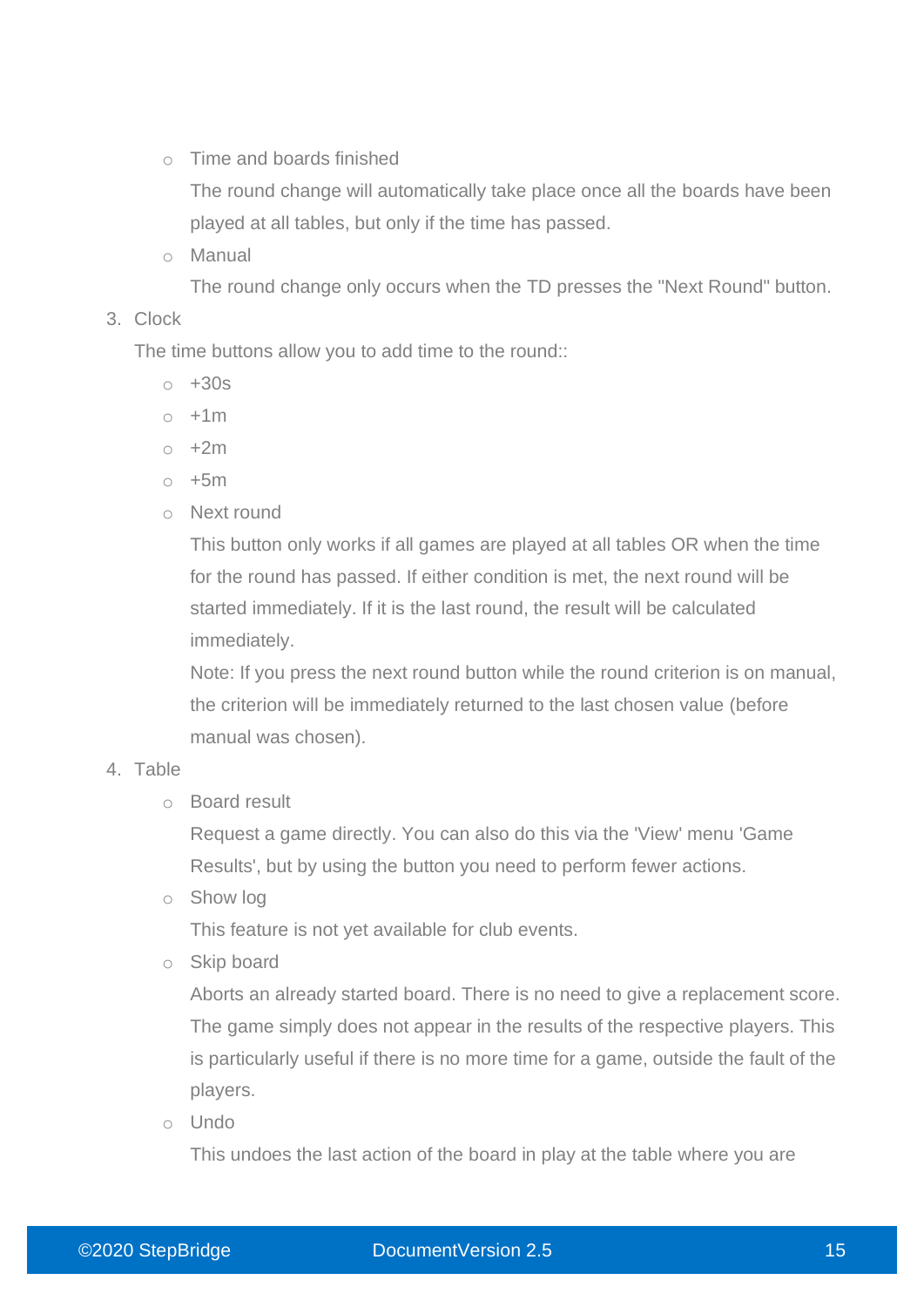present. To undo multiple actions, press the button multiple times. If you come to a table that someone has asked for, "Request play" can request the board that is currently on the table. You will then be presented with the board in your board results with the play so far..

o Lobby

Returns to the lobby in one click.

- 5. Calls to TD
	- o In the call to TD window, all calls that players have made prior to a "Call TD" button or the "Misclick" button will be displayed. In addition, in case of a claim refusal, the TD is automatically called, so that the TD can intervene immediately.
		- If the TD is present at the table, it says behind the call "<- name TD". After a short time, the call disappears from the list automatically.
		- You can also click the call check box to manually remove the call.
	- o Open chat

Opens a private chat window with the player who made the call.

o Join table

This takes you to the table of the player who made the call. It then goes to the table where the player was sitting at the time of the call. So this only works if there hasn't been a round change.

Note: The Windows version also shows the possibility to check "Top" at the top of the TD panel. This ensures that the TD panel is always visible above other windows.

### 6.4 EDIT SCORE

The TD can apply adjusted scores during a tournament by changing the result on a board. This is possible as long as the final score of the tournament has not yet been published.

You can change a score by requesting the game in question in your game results and going to the detail view of the table at which you want to adjust the score. Then press "Change score" (at the bottom of the window)..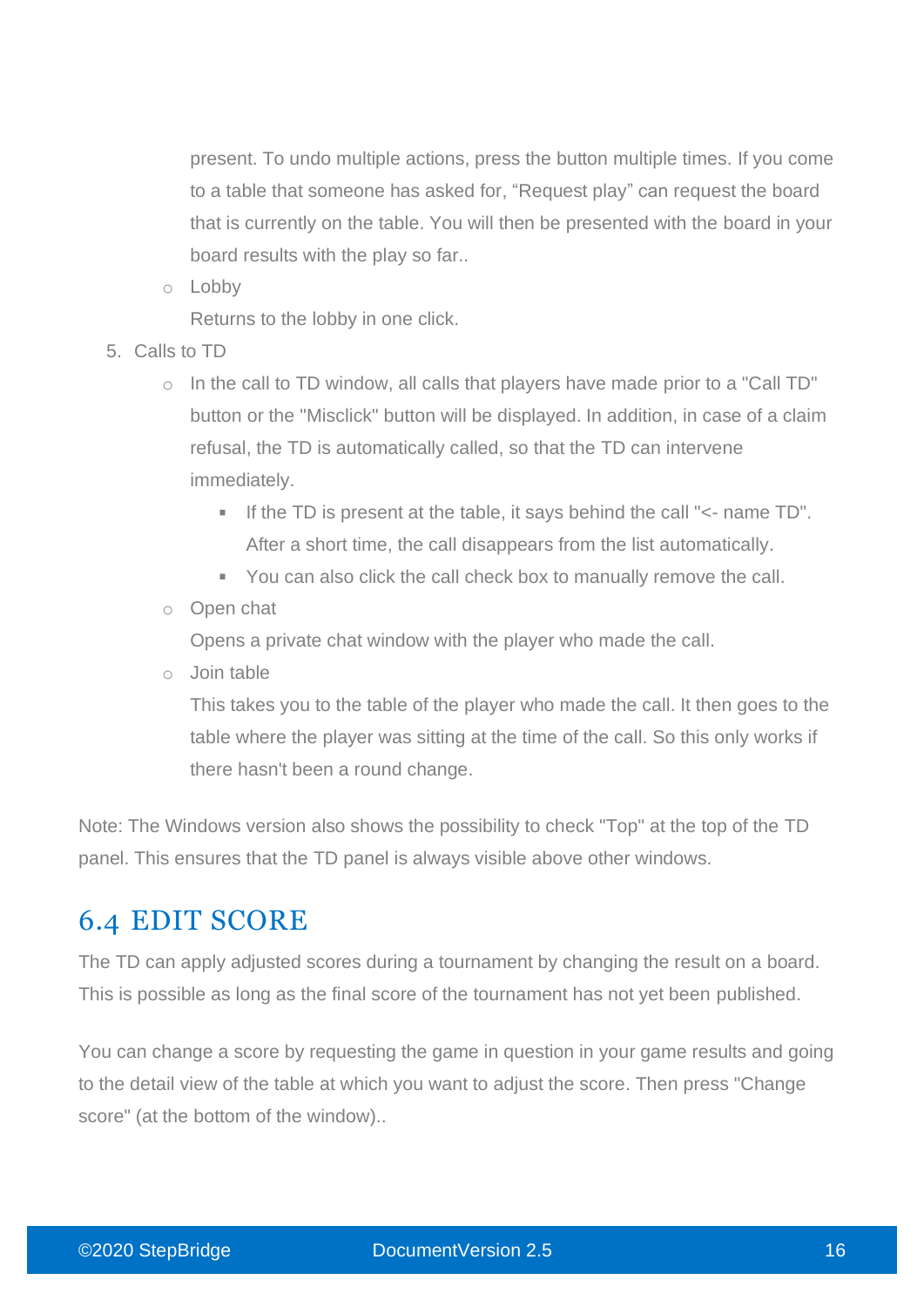You can award a replacement score or an artificial score. In both cases, an explanation can be filled in. This explanation is automatically communicated to the players who were present at the relevant table. It is only possible to assign an adjusted score to a game whose result is known (i.e. that is no longer played at that time).

With an artificial score, fill in a percentage or IMP score for NS and EW. In the list of results, an artificial score is shown as an Artificial Score (A.S.).

## 6.5 TOURNAMENT INFO WINDOW

You can already read in paragraph 6.2 how you get to the tournament info window. This window looks largely the same for participants and competition leaders. In addition to the TD being able to add via the + and – buttons (see 6.2), the TD also sees additional information in the list of participants.

A player may have the following symbols for his name:

- Plus (+): This means that the player is present in the tournament activity.
- Minus (-): this means that the player is not present in the tournament activity.
- $\bullet$  Tilde  $(\sim)$ : this means that the registration is not yet complete. With an incomplete registration, the tilde will be for both player names, but you can see who hasn't signed up yet. The former player (the left column) is always the player who has already registered, so the "problem" usually lies with the player in the right column.

Example: -~John +~ Tony: here John has registered with Tony, but Tony not yet with John (because Tony is on the right). John is not present in the tournament activity, but Tony is.

## 6.6 SPECIAL FEATURES CLUB EVENTS

### 6.6.1 Start of the tournament

In the first round, the cards do not appear until the TD presses the "Next Round" button (see 6.3.3). The first game is therefore only offered if the TD thinks that the event should actually start. So you can have a "chat" in advance.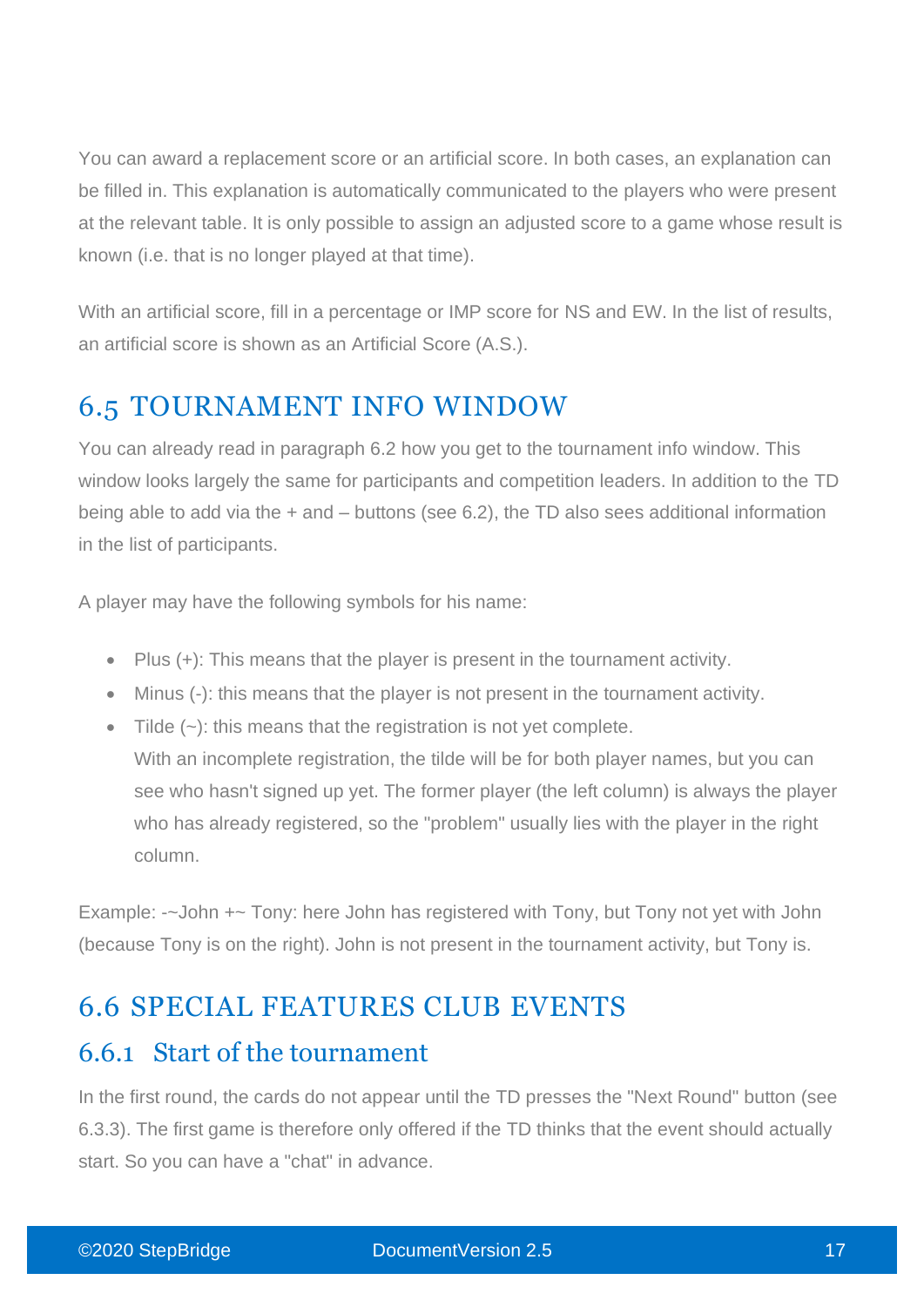# 6.6.2 Next round criterion0

There are several criteria for starting the next round (see 6.3.2). In a club event, this setting is standard on "Time expired and boards played". This is the most "pleasant" setting for the participants. Only downside is that the event can sometimes take a little longer, depending on the pace of the participants.0

### 6.6.3 Aborted boards

Boards are always offered to the players, even if there is actually too little time for it. If a game is stopped or can no longer be played due to a lack of time (e.g. in combination with a press "Next round) or can no longer be played at all, a 60/40 (+3/-3) score is given in favour of the party that consumed the least time. You can change this score afterwards (see 6.4).

### 6.6.4 Progress Overview

When half the lap time has passed, the TD will see on the table overview how far all tables are advanced. You can refresh this overview repeatedly to follow the progress of the event.

### 6.6.5 Other differences with regular tournaments

For a TD who is also active as TD in regular tournaments on StepBridge, it's important to know that there are still some differences between club events and general tournaments:

- The 20-second automatic extension that applies to StepBridge tournaments when tables are almost finished playing does not apply to club events.
- It can be claimed until the last round. The rule that 20 seconds before the end of the round should no longer be claimed does not exist in club events.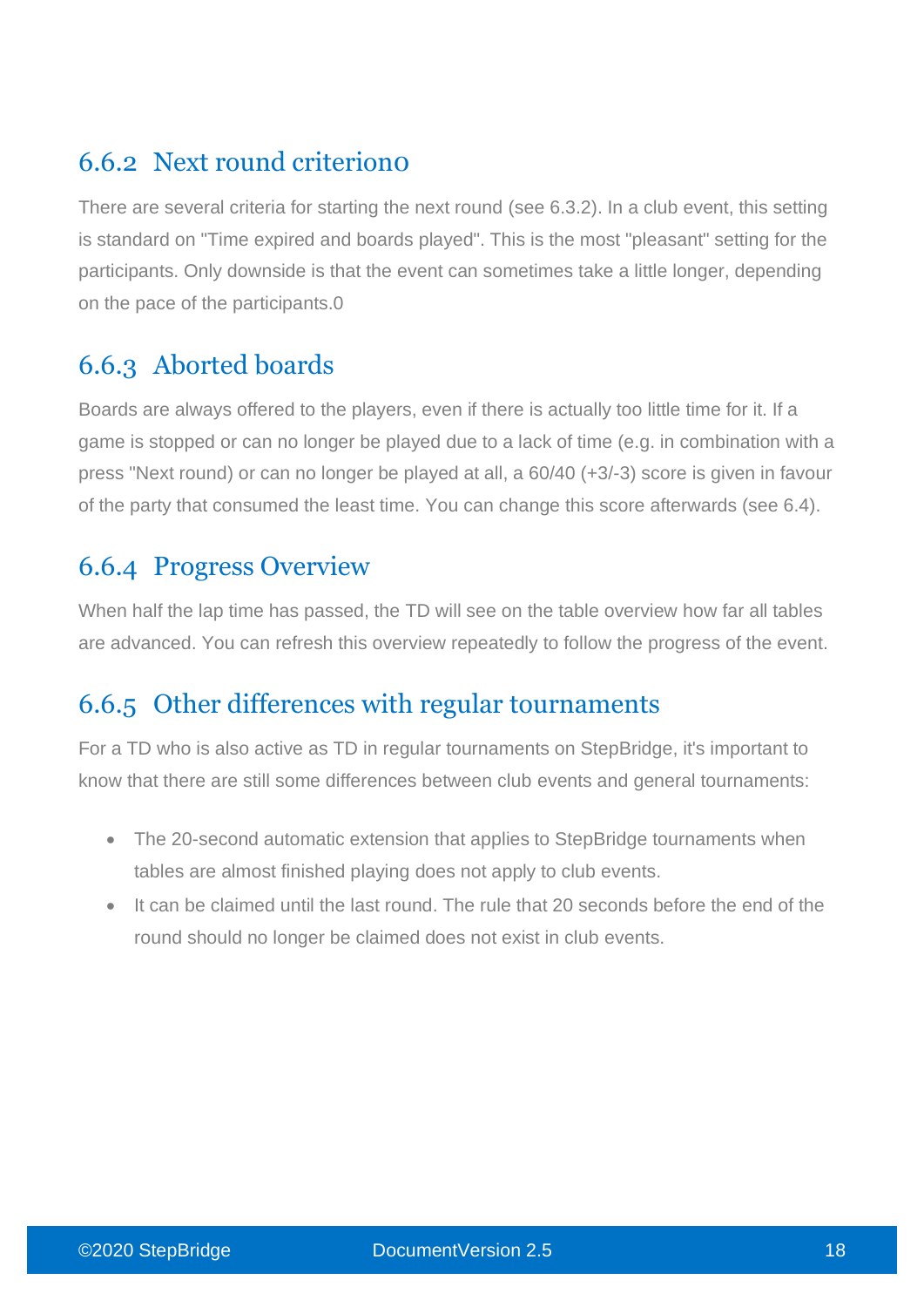# 6.7 FREQUENTLY ASKED QUESTIONS

### 6.7.1 I'm Club-TD, but when I log in TD Tools in the Hosting menu is grey. What's wrong?

There's nothing wrong. The TD panel can only be selected if you are present at a club event of your own club (where you are registered as TD). Being present means that you have chosen to go to the club event. Just selecting it in the table list is not enough.

### 6.7.2 Can I start a test club event to make sure everything works properly?

**No this can't be done!** If you create a club event that becomes visible in StepBridge (i.e. starts within 30 hours), you won't be able to delete it yourself. And you can't schedule a new event anymore. The event must then be manually removed by StepBridge, which takes a lot of unnecessary time.

So, if you want to test whether the TD panel appears, do so before the start of a regular club event, and don't create a test event first.

## 6.7.3 How does StepBridge handle sit-outs?

If an event has an odd number of pairs, the last table is a half table. It is randomly determined which pair will sit-out. You can deal with a half table by finding a substitute pair or by removing a pair from the event. But it is also fine to continue the event while maintaining the half table.

If a pair is seated at the half table, the players of that pair are placed in the lobby at the beginning of the round so that they can spectate at other tables during the round. They can move freely within the event, but they are not allowed to leave the event. If a substitute pair is found during the round, the pair sitting out is still placed at the table, and they get dealt the first board that is not yet started at any table (this means there will always be at least one cancelled board).

An exception to the above is a half table during the first round. Since StepBridge offers late registration, pairs can still register during the first round. This means players must remain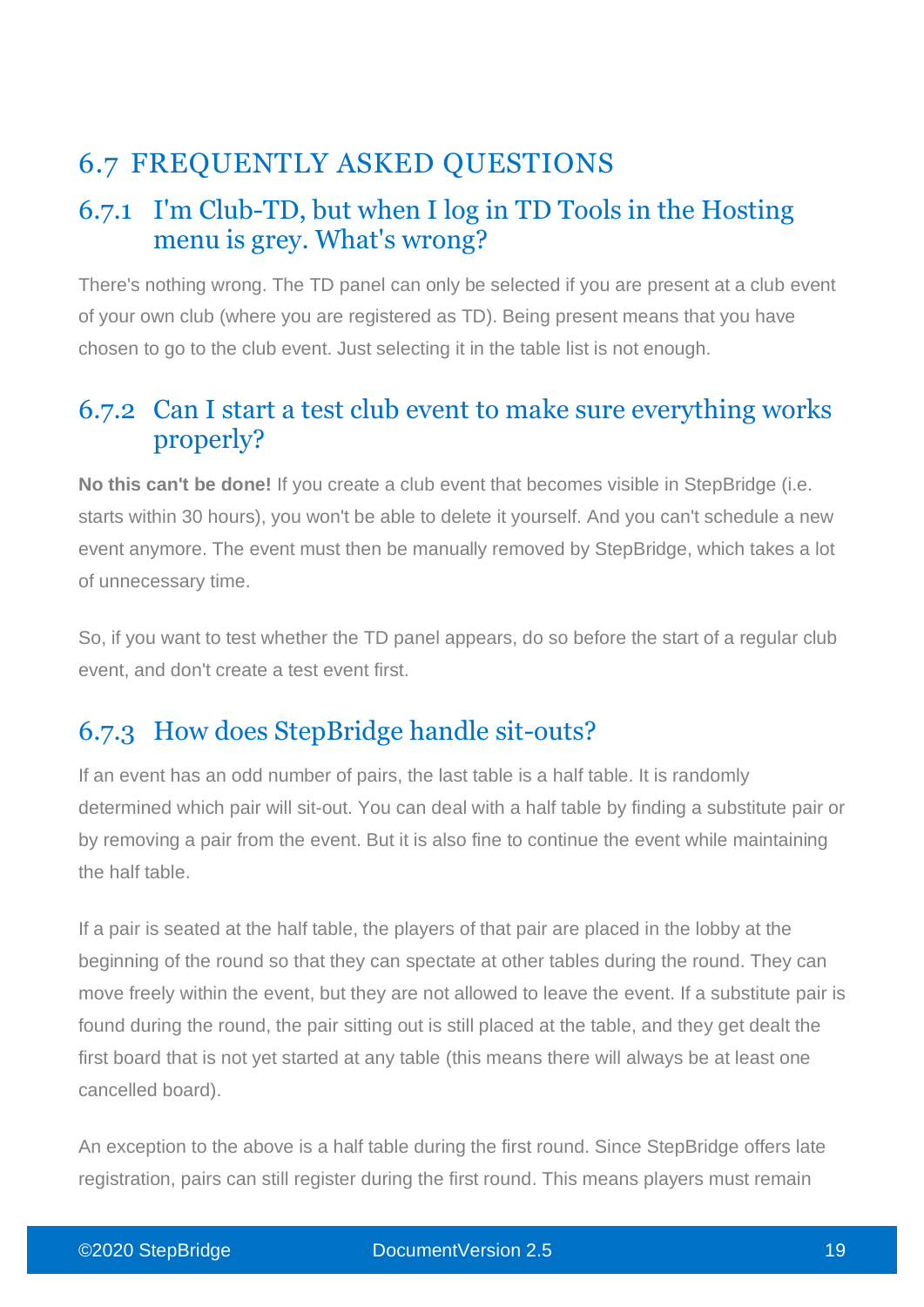seated during round 1, as the half table will be filled any time a pair registers. This exception is enforced by the software. Sit-out players cannot leave their seats during round 1.

### 6.7.4 How can participants protest against a decision of the club TD?

You have to arrange within your club how to handle protests. When handling, you cannot use StepBridge research facilities, such as access to the log files. Arbitrations and protests are therefore completely the responsibility of your club.

### 6.7.5 A club member has been denied access to StepBridge. Can he join the club event?

Unfortunately, sometimes we have to take disciplinary action against members of StepBridge. This is usually resolved without being denied access to StepBridge. But if this is the case, the player in question cannot participate in a club event.

## 6.7.6 Can a pair play from the same IP address?

It is no problem when married couples/housemates play from the same IP address. In online bridge there are many ways to cheat, and we don't think avoiding play from the same IPaddress really solves anything. However, we do take bridge etiquettes very serious, and this includes fair play. If necessary we are able to investigate a lot of boards, and draw conclusions on a statistical basis.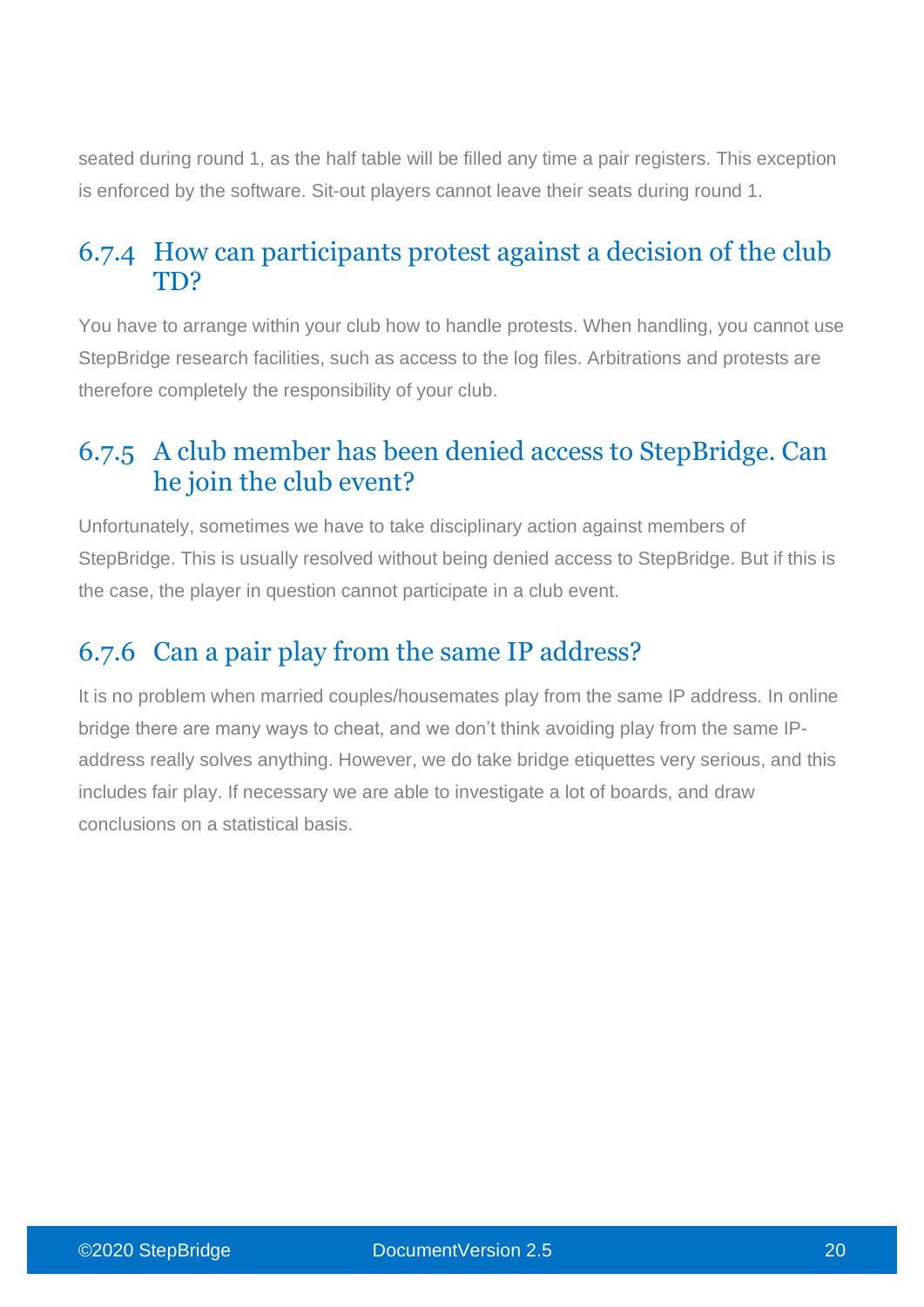# 7 ADDITIONAL TERMS CLUB EVENTS

By participating in the club events, you agree to the additional terms below.

### 7.1 DEFINITIONS

- club: a bridge club that uses StepBridge's club facilities
- club member: a member of a specific club

### 7.2 CLUB EVENTS

- A club event is a regular StepBridge tournament, with a special access policy and special tournament regulations (that of the club). In addition, some parts of the software have been adapted to present the tournament as a club event.
- StepBridge delegates the responsibility for a club event to the specific club. This means that the club is responsible for what happens during the event (e.g. match management, judgement rulings and protests). The club can decide autonomously (within reasonable limits) on the club members' access to the club events.
- Even though the responsibility for the club event has been delegated to the club, the final decision-making power for everything that happens on StepBridge (including within the club events) is always at StepBridge.
- If it is important for StepBridge's general operation, the club events facility can be adjusted. The club events are offered without any guarantees about its functionality. StepBridge decides what the offer looks like at any time, and what options are included. The current presence of any functionality does not guarantee it will exist in the future.
- StepBridge offers the club facilities to the best of its ability ("best effort"). If club events cannot run for any reason, or if club events are interrupted/aborted due to unforeseen circumstances (e.g. technical problems), it is at the risk of the club/organiser. StepBridge is not liable for any damages caused by such a situation.
- StepBridge sets the rules for the use of the club facility. These rules are in this manual (which is available to club officials on the club's page on the StepBridge Portal). Clubs are subject to these rules. The rules can be changed without prior notice (the manual